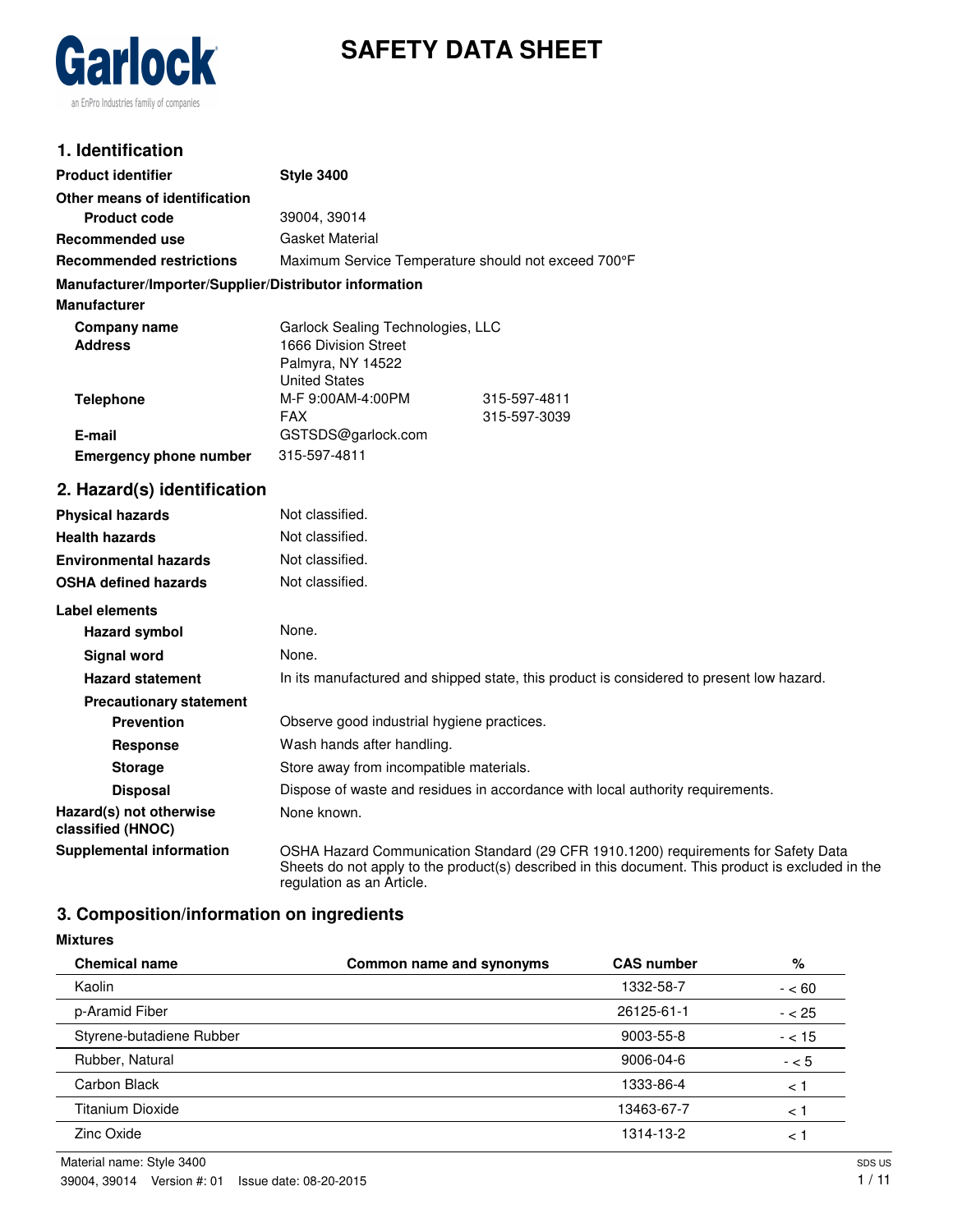| <b>Chemical name</b>                     | Common name and synonyms | <b>CAS number</b> | %        |
|------------------------------------------|--------------------------|-------------------|----------|
| 2, 2'-Dibenzothiazyl disulfide           |                          | 120-78-5          | < 0.5    |
| Diethyl Phthalate                        |                          | 84-66-2           | 0 < 0.5  |
| Silica - Crystalline, Quartz             |                          | 14808-60-7        | < 0.5    |
| <b>Tertiary Butyl Acetate</b>            |                          | 540-88-5          | 0 < 0.5  |
| Tetramethyl thiuram disulfide            |                          | 137-26-8          | < 0.5    |
| Toluene                                  |                          | 108-88-3          | 0 < 0.5  |
| Benzaldehyde                             |                          | 100-52-7          | < 0.1    |
| Other components below reportable levels |                          |                   | $5 - 10$ |

\*Designates that a specific chemical identity and/or percentage of composition has been withheld as a trade secret.

### **4. First-aid measures**

| <b>Inhalation</b>                                                            | No specific intervention is indicated as the product is not likely to be hazardous by inhalation.<br>Consult a physician if necessary. If exposed to fumes from overheating or combustion, move to<br>fresh air. Consult physician if symptoms persist. |
|------------------------------------------------------------------------------|---------------------------------------------------------------------------------------------------------------------------------------------------------------------------------------------------------------------------------------------------------|
| <b>Skin contact</b>                                                          | The product is not likely to be hazardous by skin contact, but cleansing the skin after use is<br>advisable.                                                                                                                                            |
| Eye contact                                                                  | Rinse with water. Get medical attention if irritation develops and persists.                                                                                                                                                                            |
| Ingestion                                                                    | No specific intervention is indicated, as product is not likely to be hazardous by ingestion. Consult<br>a physician if necessary.                                                                                                                      |
| <b>Most important</b><br>symptoms/effects, acute and<br>delayed              | Direct contact with eyes may cause temporary irritation.                                                                                                                                                                                                |
| Indication of immediate<br>medical attention and special<br>treatment needed | Treat symptomatically.                                                                                                                                                                                                                                  |
| <b>General information</b>                                                   | Get medical attention if symptoms occur.                                                                                                                                                                                                                |
| 5. Fire-fighting measures                                                    |                                                                                                                                                                                                                                                         |
| Suitable extinguishing media                                                 | Water fog. Foam. Dry chemical powder. Carbon dioxide (CO2).                                                                                                                                                                                             |
| الممتلولة الممتلئية الملمانية والملحقان والمسارا                             | Nano known                                                                                                                                                                                                                                              |

| Unsuitable extinguishing<br>media                                | None known.                                                                                   |
|------------------------------------------------------------------|-----------------------------------------------------------------------------------------------|
| Specific hazards arising from<br>the chemical                    | During fire, gases hazardous to health may be formed.                                         |
| Special protective equipment<br>and precautions for firefighters | Self-contained breathing apparatus and full protective clothing must be worn in case of fire. |
| <b>Fire fighting</b><br>equipment/instructions                   | Use standard firefighting procedures and consider the hazards of other involved materials.    |
| <b>Specific methods</b>                                          | Use standard firefighting procedures and consider the hazards of other involved materials.    |
| <b>General fire hazards</b>                                      | No unusual fire or explosion hazards noted.                                                   |

#### **6. Accidental release measures**

| Personal precautions.<br>protective equipment and<br>emergency procedures | See Section 8 of the SDS for Personal Protective Equipment.                                                                                                                                                                                                                                         |
|---------------------------------------------------------------------------|-----------------------------------------------------------------------------------------------------------------------------------------------------------------------------------------------------------------------------------------------------------------------------------------------------|
| <b>Methods and materials for</b><br>containment and cleaning up           | No special methods normally required. If dust is generated see Section 7.                                                                                                                                                                                                                           |
| <b>Environmental precautions</b>                                          | None known.                                                                                                                                                                                                                                                                                         |
| 7. Handling and storage                                                   |                                                                                                                                                                                                                                                                                                     |
| Precautions for safe handling                                             | Avoid grinding, abrading or other mechanical actions that could release particulates. Dust<br>generated from this material must be managed by wet wiping or vacuuming with HEPA filtration<br>equipped vacuum cleaners. Do not dry sweep or blow dust with compressed air. Avoid breathing<br>dust. |
| Conditions for safe storage,<br>including any incompatibilities           | Store away from incompatible materials (see Section 10 of the SDS).<br>Room temperature - normal conditions.                                                                                                                                                                                        |

**including any incompatibilities**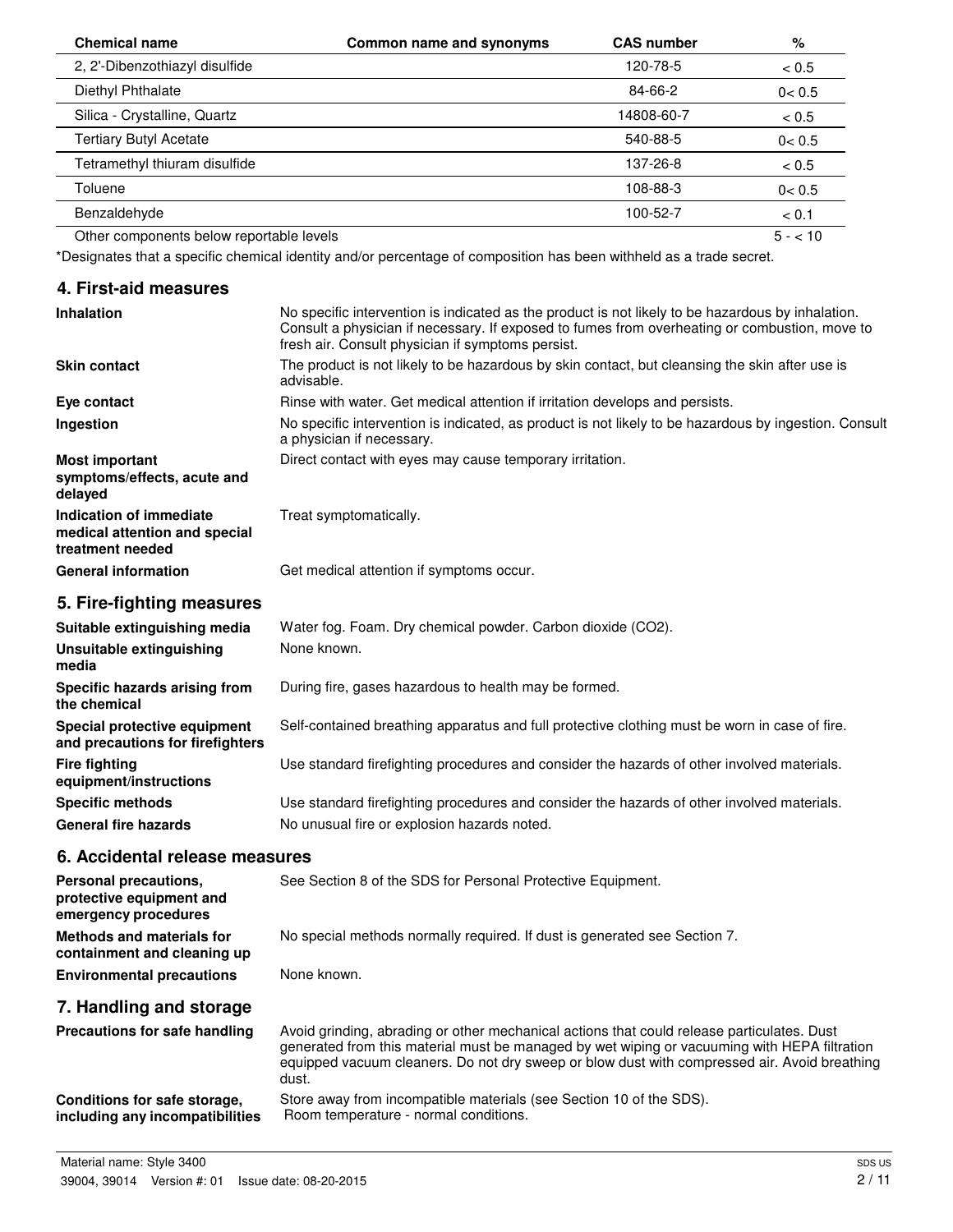# **8. Exposure controls/personal protection**

### **Occupational exposure limits**

#### **US. OSHA Table Z-1 Limits for Air Contaminants (29 CFR 1910.1000)**

| <b>Components</b>                           | <b>Type</b> | Value              | Form                   |
|---------------------------------------------|-------------|--------------------|------------------------|
| Kaolin (CAS 1332-58-7)                      | PEL         | $5$ mg/m $3$       | Respirable fraction.   |
|                                             |             | 15 mg/m3           | Total dust.            |
| <b>Tertiary Butyl Acetate (CAS</b>          | PEL         | 950 mg/m3          |                        |
| $540-88-5$                                  |             |                    |                        |
|                                             |             | 200 ppm            |                        |
| Tetramethyl thiuram                         | PEL         | $5$ mg/m $3$       |                        |
| disulfide (CAS 137-26-8)                    |             |                    |                        |
| Titanium Dioxide (CAS                       | PEL         | 15 mg/m3           | Total dust.            |
| 13463-67-7)                                 |             |                    |                        |
| Zinc Oxide (CAS                             | PEL         | $5$ mg/m $3$       | Respirable fraction.   |
| $1314 - 13 - 2$                             |             |                    |                        |
|                                             |             | $5 \text{ mg/m}$ 3 | Fume.                  |
|                                             |             | 15 mg/m3           | Total dust.            |
| US. OSHA Table Z-2 (29 CFR 1910.1000)       |             |                    |                        |
| <b>Components</b>                           | <b>Type</b> | Value              |                        |
| Toluene (CAS 108-88-3)                      | Ceiling     | 300 ppm            |                        |
|                                             | <b>TWA</b>  | 200 ppm            |                        |
| US. OSHA Table Z-3 (29 CFR 1910.1000)       |             |                    |                        |
| <b>Components</b>                           | <b>Type</b> | Value              | Form                   |
| Silica - Crystalline, Quartz                | <b>TWA</b>  | $0.3$ mg/m $3$     | Total dust.            |
| (CAS 14808-60-7)                            |             |                    |                        |
|                                             |             | $0.1$ mg/m3        | Respirable.            |
|                                             |             | 2.4 mppcf          | Respirable.            |
| <b>US. ACGIH Threshold Limit Values</b>     |             |                    |                        |
| <b>Components</b>                           | <b>Type</b> | Value              | Form                   |
| Diethyl Phthalate (CAS                      | <b>TWA</b>  | $5 \text{ mg/m}$ 3 |                        |
| $84 - 66 - 2$                               |             |                    |                        |
| Kaolin (CAS 1332-58-7)                      | <b>TWA</b>  | $2$ mg/m $3$       | Respirable fraction.   |
| Rubber, Natural (CAS                        | <b>TWA</b>  | $0.0001$ mg/m3     | Inhalable fraction.    |
| $9006 - 04 - 6$                             |             |                    |                        |
| Silica - Crystalline, Quartz                | <b>TWA</b>  | $0.025$ mg/m3      | Respirable fraction.   |
| (CAS 14808-60-7)                            |             |                    |                        |
| <b>Tertiary Butyl Acetate (CAS</b>          | <b>TWA</b>  | 200 ppm            |                        |
| $540-88-5$                                  |             |                    |                        |
| Tetramethyl thiuram                         | <b>TWA</b>  | $0.05$ mg/m $3$    | Inhalable fraction and |
| disulfide (CAS 137-26-8)                    |             |                    | vapor.                 |
| Titanium Dioxide (CAS<br>13463-67-7)        | <b>TWA</b>  | 10 $mg/m3$         |                        |
| Toluene (CAS 108-88-3)                      | <b>TWA</b>  | 20 ppm             |                        |
| Zinc Oxide (CAS                             | <b>STEL</b> | 10 mg/m3           |                        |
| $1314 - 13 - 2$                             |             |                    | Respirable fraction.   |
|                                             | <b>TWA</b>  | $2$ mg/m $3$       | Respirable fraction.   |
|                                             |             |                    |                        |
| US. NIOSH: Pocket Guide to Chemical Hazards |             |                    | Form                   |
| <b>Components</b>                           | <b>Type</b> | Value              |                        |
| Diethyl Phthalate (CAS                      | <b>TWA</b>  | $5 \text{ mg/m}$ 3 |                        |
| $84 - 66 - 2$                               |             |                    |                        |
| Kaolin (CAS 1332-58-7)                      | <b>TWA</b>  | $5 \text{ mg/m}$ 3 | Respirable.            |
|                                             |             | 10 mg/m3           | Total                  |
| Silica - Crystalline, Quartz                | <b>TWA</b>  | $0.05$ mg/m $3$    | Respirable dust.       |
| (CAS 14808-60-7)                            |             |                    |                        |
| <b>Tertiary Butyl Acetate (CAS</b>          | <b>TWA</b>  | 950 mg/m3          |                        |
| $540-88-5$                                  |             |                    |                        |
|                                             |             | 200 ppm            |                        |
| Tetramethyl thiuram                         | <b>TWA</b>  | $5 \text{ mg/m}$ 3 |                        |
| disulfide (CAS 137-26-8)                    |             |                    |                        |
| Toluene (CAS 108-88-3)                      | <b>STEL</b> | 560 mg/m3          |                        |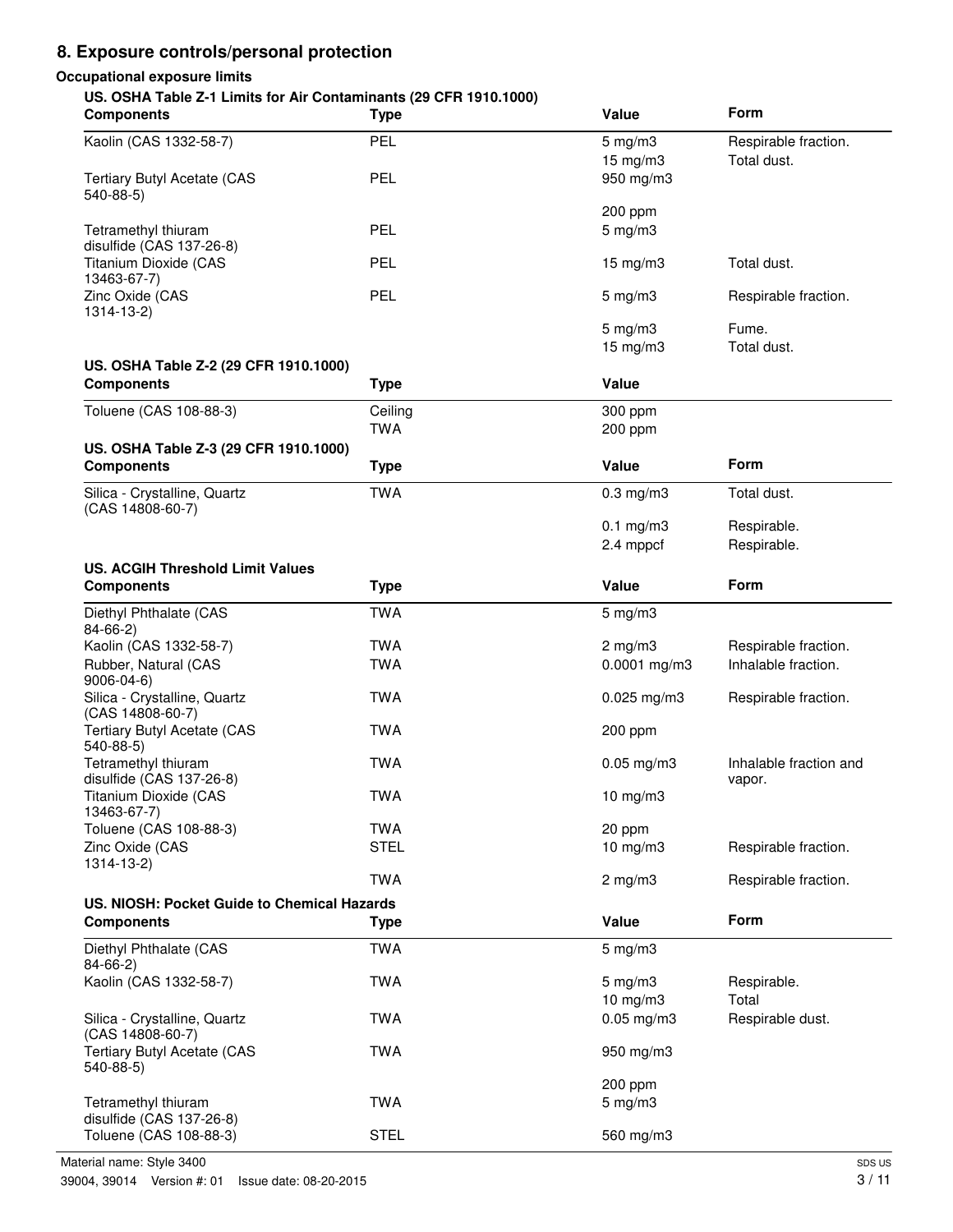# **US. NIOSH: Pocket Guide to Chemical Hazards**

| <b>Components</b>                                                             | <b>Type</b>                                                            |                              |                                   | Value                | Form                                                                                                                                                                                   |
|-------------------------------------------------------------------------------|------------------------------------------------------------------------|------------------------------|-----------------------------------|----------------------|----------------------------------------------------------------------------------------------------------------------------------------------------------------------------------------|
|                                                                               | <b>TWA</b>                                                             |                              |                                   | 150 ppm<br>375 mg/m3 |                                                                                                                                                                                        |
| Zinc Oxide (CAS<br>1314-13-2)                                                 | Ceiling                                                                |                              |                                   | 100 ppm<br>15 mg/m3  | Dust.                                                                                                                                                                                  |
|                                                                               | <b>STEL</b>                                                            |                              |                                   | 10 mg/m3             | Fume.                                                                                                                                                                                  |
|                                                                               | <b>TWA</b>                                                             |                              |                                   | $5$ mg/m $3$         | Fume.                                                                                                                                                                                  |
|                                                                               |                                                                        |                              |                                   | $5$ mg/m $3$         | Dust.                                                                                                                                                                                  |
| US. Workplace Environmental Exposure Level (WEEL) Guides<br><b>Components</b> | <b>Type</b>                                                            |                              |                                   | Value                |                                                                                                                                                                                        |
| Benzaldehyde (CAS<br>$100 - 52 - 7$                                           | <b>STEL</b>                                                            |                              |                                   | 17.4 mg/m3           |                                                                                                                                                                                        |
|                                                                               |                                                                        |                              |                                   | 4 ppm                |                                                                                                                                                                                        |
|                                                                               | <b>TWA</b>                                                             |                              |                                   | 8.7 mg/m3            |                                                                                                                                                                                        |
|                                                                               |                                                                        |                              |                                   | 2 ppm                |                                                                                                                                                                                        |
| <b>Biological limit values</b>                                                |                                                                        |                              |                                   |                      |                                                                                                                                                                                        |
| <b>ACGIH Biological Exposure Indices</b><br><b>Components</b>                 | Value                                                                  | <b>Determinant</b>           | <b>Specimen</b>                   | <b>Sampling Time</b> |                                                                                                                                                                                        |
| Toluene (CAS 108-88-3)                                                        | $0.3 \text{ mg/g}$                                                     | o-Cresol, with<br>hydrolysis | Creatinine in<br>urine            | $\star$              |                                                                                                                                                                                        |
|                                                                               | $0.03$ mg/l                                                            | Toluene                      | Urine                             | $\star$<br>$\star$   |                                                                                                                                                                                        |
|                                                                               | $0.02$ mg/l                                                            | Toluene                      | <b>Blood</b>                      |                      |                                                                                                                                                                                        |
| * - For sampling details, please see the source document.                     |                                                                        |                              |                                   |                      |                                                                                                                                                                                        |
| <b>Exposure guidelines</b>                                                    | should be monitored and controlled.                                    |                              |                                   |                      | Occupational exposure to nuisance dust (total and respirable) and respirable crystalline silica                                                                                        |
| US - California OELs: Skin designation                                        |                                                                        |                              |                                   |                      |                                                                                                                                                                                        |
| Toluene (CAS 108-88-3)<br>US - Minnesota Haz Subs: Skin designation applies   |                                                                        |                              | Can be absorbed through the skin. |                      |                                                                                                                                                                                        |
| Toluene (CAS 108-88-3)<br>US ACGIH Threshold Limit Values: Skin designation   |                                                                        |                              | Skin designation applies.         |                      |                                                                                                                                                                                        |
| Rubber, Natural (CAS 9006-04-6)                                               |                                                                        |                              | Can be absorbed through the skin. |                      |                                                                                                                                                                                        |
| Appropriate engineering<br>controls                                           | General ventilation normally adequate.                                 |                              |                                   |                      |                                                                                                                                                                                        |
| Individual protection measures, such as personal protective equipment         |                                                                        |                              |                                   |                      |                                                                                                                                                                                        |
| Eye/face protection                                                           | product to prevent eye contact with particulate matter.                |                              |                                   |                      | As generally good practice, safety glasses with side shields are recommended when handling this                                                                                        |
| <b>Skin protection</b><br><b>Hand protection</b>                              | For prolonged or repeated skin contact use suitable protective gloves. |                              |                                   |                      |                                                                                                                                                                                        |
| Other                                                                         | Not normally needed.                                                   |                              |                                   |                      |                                                                                                                                                                                        |
| <b>Respiratory protection</b>                                                 | Exposure Limit.                                                        |                              |                                   |                      | Use a particulate filter respirator for particulate concentrations exceeding the Occupational                                                                                          |
| <b>Thermal hazards</b>                                                        | Wear appropriate thermal protective clothing, when necessary.          |                              |                                   |                      |                                                                                                                                                                                        |
| <b>General hygiene</b><br>considerations                                      | equipment to remove contaminants.                                      |                              |                                   |                      | Always observe good personal hygiene measures, such as washing after handling the material<br>and before eating, drinking, and/or smoking. Routinely wash work clothing and protective |
| 9. Physical and chemical properties                                           |                                                                        |                              |                                   |                      |                                                                                                                                                                                        |
| $A$ nnooronoo                                                                 |                                                                        |                              |                                   |                      |                                                                                                                                                                                        |

| Appearance            |                                    |
|-----------------------|------------------------------------|
| <b>Physical state</b> | Solid.                             |
| <b>Form</b>           | Sheets or Gaskets                  |
| Color                 | Grey-black                         |
| Odor                  | Slight fruity or hydracarbon odor. |
| Odor threshold        | Not available.                     |
|                       |                                    |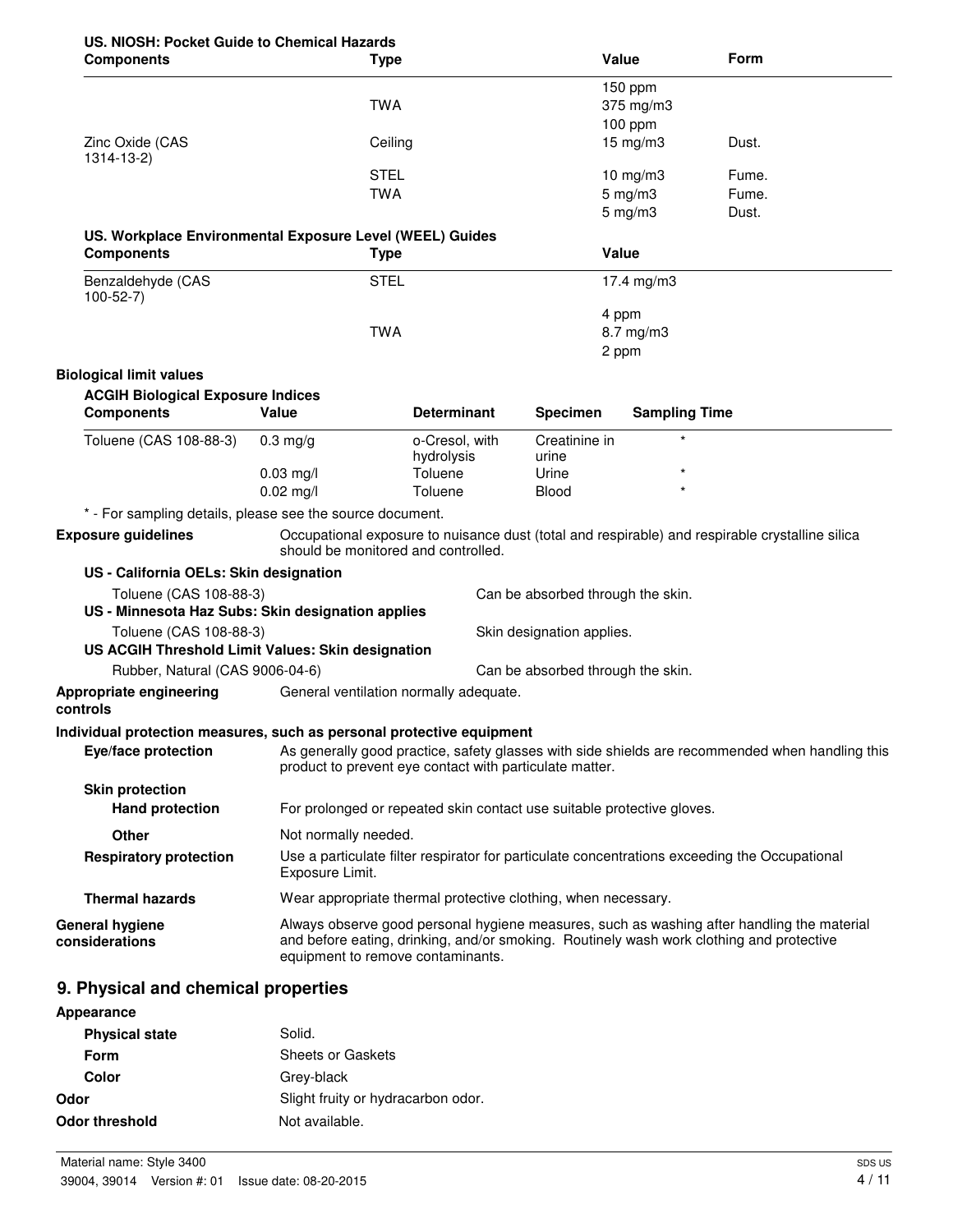| pН                                                   | Not Applicable                                                                                |
|------------------------------------------------------|-----------------------------------------------------------------------------------------------|
| Melting point/freezing point                         | Not available.                                                                                |
| Initial boiling point and boiling<br>range           | Not Applicable                                                                                |
| <b>Flash point</b>                                   | Not Applicable                                                                                |
| <b>Evaporation rate</b>                              | Not Applicable                                                                                |
| Flammability (solid, gas)                            | Not available.                                                                                |
| Upper/lower flammability or explosive limits         |                                                                                               |
| <b>Flammability limit - lower</b><br>(%)             | Not Applicable                                                                                |
| <b>Flammability limit - lower</b><br>(%) temperature | Not Applicable                                                                                |
| <b>Flammability limit - upper</b><br>(%)             | Not Applicable                                                                                |
| <b>Flammability limit - upper</b><br>(%) temperature | Not Applicable                                                                                |
| Explosive limit - lower (%)                          | Not Applicable                                                                                |
| Explosive limit - lower (%)<br>temperature           | Not Applicable                                                                                |
| Explosive limit - upper (%)                          | Not Applicable                                                                                |
| Explosive limit - upper (%)<br>temperature           | Not Applicable                                                                                |
| Vapor pressure                                       | Not Applicable                                                                                |
| <b>Vapor density</b>                                 | Not Applicable                                                                                |
| <b>Relative density</b>                              | $1.6$ g/cm3                                                                                   |
| Solubility(ies)                                      |                                                                                               |
| Solubility (water)                                   | Not Soluble                                                                                   |
| <b>Partition coefficient</b><br>(n-octanol/water)    | Not Applicable                                                                                |
| <b>Auto-ignition temperature</b>                     | Not available.                                                                                |
| <b>Decomposition temperature</b>                     | Not available.                                                                                |
| <b>Viscosity</b>                                     | Not Applicable                                                                                |
| Other information                                    |                                                                                               |
| <b>Density</b>                                       | 100.00 lb/ft <sup>3</sup>                                                                     |
| <b>Explosive limit</b>                               | Not Applicable                                                                                |
| Flash point class                                    | Not Applicable                                                                                |
| 10. Stability and reactivity                         |                                                                                               |
| Reactivity                                           | The product is stable and non-reactive under normal conditions of use, storage and transport. |
| <b>Chemical stability</b>                            | Material is stable under normal conditions.                                                   |

| <b>Chemical stability</b>                    | Material is stable under normal conditions.                                                                                                                                                                                                                               |
|----------------------------------------------|---------------------------------------------------------------------------------------------------------------------------------------------------------------------------------------------------------------------------------------------------------------------------|
| <b>Possibility of hazardous</b><br>reactions | No dangerous reaction known under conditions of normal use.                                                                                                                                                                                                               |
| <b>Conditions to avoid</b>                   | Keep away from heat, sparks and open flame.                                                                                                                                                                                                                               |
| Incompatible materials                       | Strong mineral acids. Strong oxidizing agents. Strong bases.                                                                                                                                                                                                              |
| <b>Hazardous decomposition</b><br>products   | Composition of by-products from the result of a fire will vary depending on the specific conditions.<br>Possible decomposition products include smoke, carbon monoxide, carbon dioxide, acrylonitrile<br>monomer and hydrogen cyanide. There may be others unknown to us. |

# **11. Toxicological information**

# **Information on likely routes of exposure**

| <b>Inhalation</b>   | No adverse effects due to inhalation are expected.       |
|---------------------|----------------------------------------------------------|
| <b>Skin contact</b> | No adverse effects due to skin contact are expected.     |
| Eye contact         | Direct contact with eyes may cause temporary irritation. |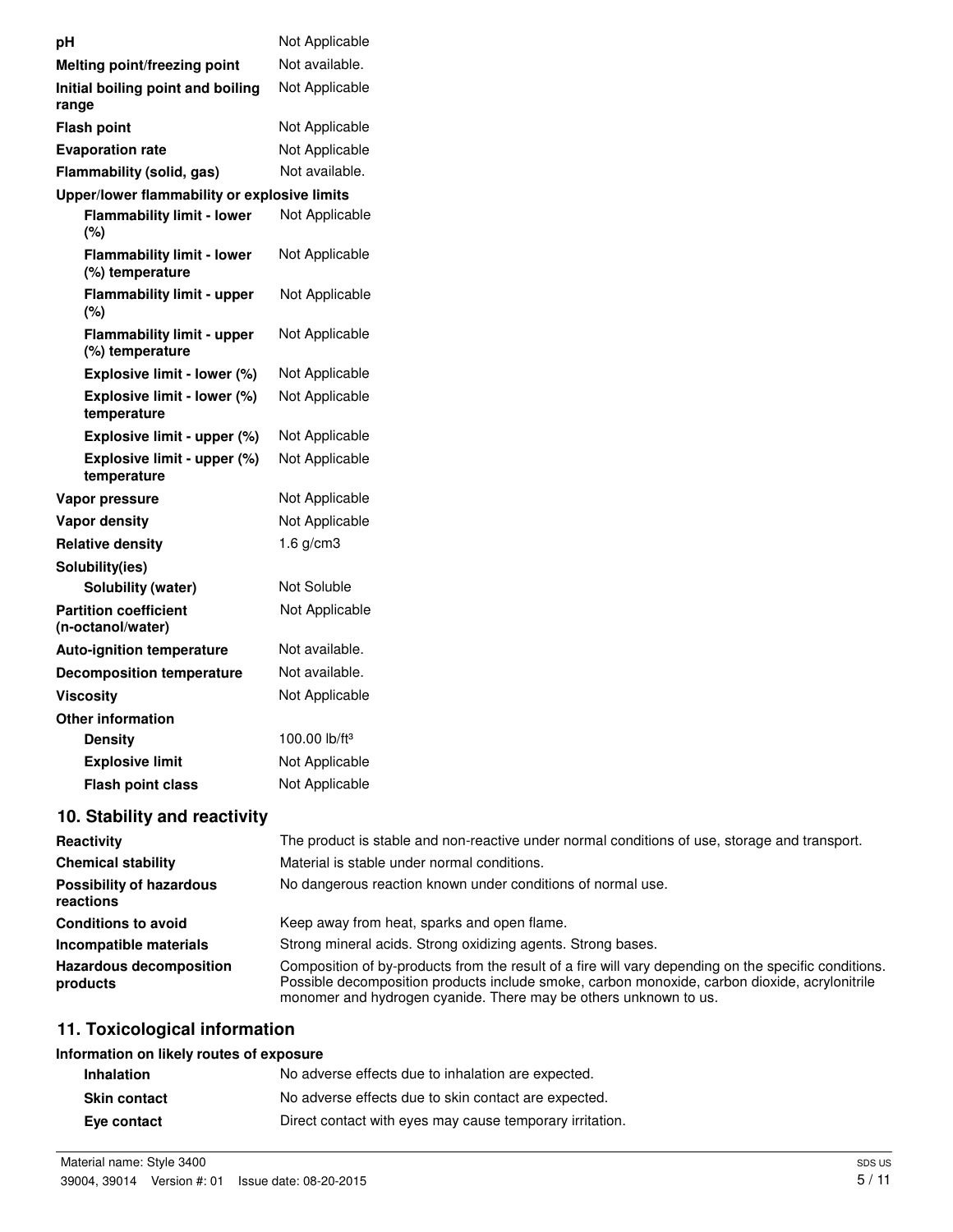| Ingestion                                                                          |                                                 | Expected to be a low ingestion hazard.                                                                                                                                                                                                                                                                                                                                                                                                                                     |                      |  |
|------------------------------------------------------------------------------------|-------------------------------------------------|----------------------------------------------------------------------------------------------------------------------------------------------------------------------------------------------------------------------------------------------------------------------------------------------------------------------------------------------------------------------------------------------------------------------------------------------------------------------------|----------------------|--|
| Symptoms related to the<br>physical, chemical and<br>toxicological characteristics |                                                 | Direct contact with eyes may cause temporary irritation.                                                                                                                                                                                                                                                                                                                                                                                                                   |                      |  |
|                                                                                    | Information on toxicological effects            |                                                                                                                                                                                                                                                                                                                                                                                                                                                                            |                      |  |
| <b>Acute toxicity</b>                                                              |                                                 | Harmful and / or toxic vapors may be produced in the event of thermal decomposition. This<br>product contains constituents that can cause lung and respiratory tract disorders, including<br>irritation, pneumoconiosis and cancer. These substances however are encapsulated in polymeric<br>binders and therefore not bioavailable from the product as supplied. Physical actions such as<br>cutting or grinding may disrupt the matrix producing dust and particulates. |                      |  |
| <b>Components</b>                                                                  |                                                 | <b>Species</b>                                                                                                                                                                                                                                                                                                                                                                                                                                                             | <b>Test Results</b>  |  |
|                                                                                    | Benzaldehyde (CAS 100-52-7)                     |                                                                                                                                                                                                                                                                                                                                                                                                                                                                            |                      |  |
|                                                                                    | <b>Acute</b>                                    |                                                                                                                                                                                                                                                                                                                                                                                                                                                                            |                      |  |
|                                                                                    | <b>Dermal</b>                                   |                                                                                                                                                                                                                                                                                                                                                                                                                                                                            |                      |  |
|                                                                                    | LD50                                            | Guinea pig                                                                                                                                                                                                                                                                                                                                                                                                                                                                 | > 2000 mg/kg         |  |
|                                                                                    |                                                 | Rabbit                                                                                                                                                                                                                                                                                                                                                                                                                                                                     | > 1250 mg/kg         |  |
|                                                                                    | Oral<br>LD50                                    | Guinea pig                                                                                                                                                                                                                                                                                                                                                                                                                                                                 | 1000 mg/kg           |  |
|                                                                                    |                                                 |                                                                                                                                                                                                                                                                                                                                                                                                                                                                            |                      |  |
|                                                                                    |                                                 | Rat                                                                                                                                                                                                                                                                                                                                                                                                                                                                        | 1300 mg/kg           |  |
|                                                                                    | Diethyl Phthalate (CAS 84-66-2)<br><b>Acute</b> |                                                                                                                                                                                                                                                                                                                                                                                                                                                                            |                      |  |
|                                                                                    | <b>Dermal</b>                                   |                                                                                                                                                                                                                                                                                                                                                                                                                                                                            |                      |  |
|                                                                                    | LD50                                            | Rat                                                                                                                                                                                                                                                                                                                                                                                                                                                                        | > 22400 mg/kg        |  |
|                                                                                    | Inhalation                                      |                                                                                                                                                                                                                                                                                                                                                                                                                                                                            |                      |  |
|                                                                                    | <b>LC50</b>                                     | Rat                                                                                                                                                                                                                                                                                                                                                                                                                                                                        | > 4.64 mg/l, 6 Hours |  |
|                                                                                    | Oral                                            |                                                                                                                                                                                                                                                                                                                                                                                                                                                                            |                      |  |
|                                                                                    | LD50                                            | Rat                                                                                                                                                                                                                                                                                                                                                                                                                                                                        | 9500 - 31000 mg/kg   |  |
|                                                                                    | Kaolin (CAS 1332-58-7)                          |                                                                                                                                                                                                                                                                                                                                                                                                                                                                            |                      |  |
|                                                                                    | <u>Acute</u>                                    |                                                                                                                                                                                                                                                                                                                                                                                                                                                                            |                      |  |
|                                                                                    | <b>Dermal</b>                                   |                                                                                                                                                                                                                                                                                                                                                                                                                                                                            |                      |  |
|                                                                                    | LD50                                            | Rat                                                                                                                                                                                                                                                                                                                                                                                                                                                                        | > 5000 mg/kg         |  |
|                                                                                    | Oral                                            |                                                                                                                                                                                                                                                                                                                                                                                                                                                                            |                      |  |
|                                                                                    | LD50                                            | Rat                                                                                                                                                                                                                                                                                                                                                                                                                                                                        | > 5000 mg/kg         |  |
|                                                                                    | Tetramethyl thiuram disulfide (CAS 137-26-8)    |                                                                                                                                                                                                                                                                                                                                                                                                                                                                            |                      |  |
|                                                                                    | <b>Acute</b><br><b>Dermal</b>                   |                                                                                                                                                                                                                                                                                                                                                                                                                                                                            |                      |  |
|                                                                                    | LD50                                            | Rat                                                                                                                                                                                                                                                                                                                                                                                                                                                                        | > 2000 mg/kg         |  |
|                                                                                    | <b>Inhalation</b>                               |                                                                                                                                                                                                                                                                                                                                                                                                                                                                            |                      |  |
|                                                                                    | LC50                                            | Rat                                                                                                                                                                                                                                                                                                                                                                                                                                                                        | 0.5 mg/l, 4 Hours    |  |
|                                                                                    | Oral                                            |                                                                                                                                                                                                                                                                                                                                                                                                                                                                            |                      |  |
|                                                                                    | LD50                                            | Mouse                                                                                                                                                                                                                                                                                                                                                                                                                                                                      | 1350 mg/kg           |  |
|                                                                                    |                                                 | Rabbit                                                                                                                                                                                                                                                                                                                                                                                                                                                                     | 210 mg/kg            |  |
|                                                                                    |                                                 | Rat                                                                                                                                                                                                                                                                                                                                                                                                                                                                        | 560 mg/kg            |  |
|                                                                                    | Toluene (CAS 108-88-3)                          |                                                                                                                                                                                                                                                                                                                                                                                                                                                                            |                      |  |
|                                                                                    | <b>Acute</b>                                    |                                                                                                                                                                                                                                                                                                                                                                                                                                                                            |                      |  |
|                                                                                    | <b>Dermal</b>                                   |                                                                                                                                                                                                                                                                                                                                                                                                                                                                            |                      |  |
|                                                                                    | LD50                                            | Rabbit                                                                                                                                                                                                                                                                                                                                                                                                                                                                     | 12124 mg/kg          |  |
|                                                                                    |                                                 |                                                                                                                                                                                                                                                                                                                                                                                                                                                                            | 14.1 ml/kg           |  |
|                                                                                    | Inhalation                                      |                                                                                                                                                                                                                                                                                                                                                                                                                                                                            |                      |  |
|                                                                                    | LC50                                            | Mouse                                                                                                                                                                                                                                                                                                                                                                                                                                                                      | 5320 ppm, 8 Hours    |  |
|                                                                                    |                                                 |                                                                                                                                                                                                                                                                                                                                                                                                                                                                            | 400 ppm, 24 Hours    |  |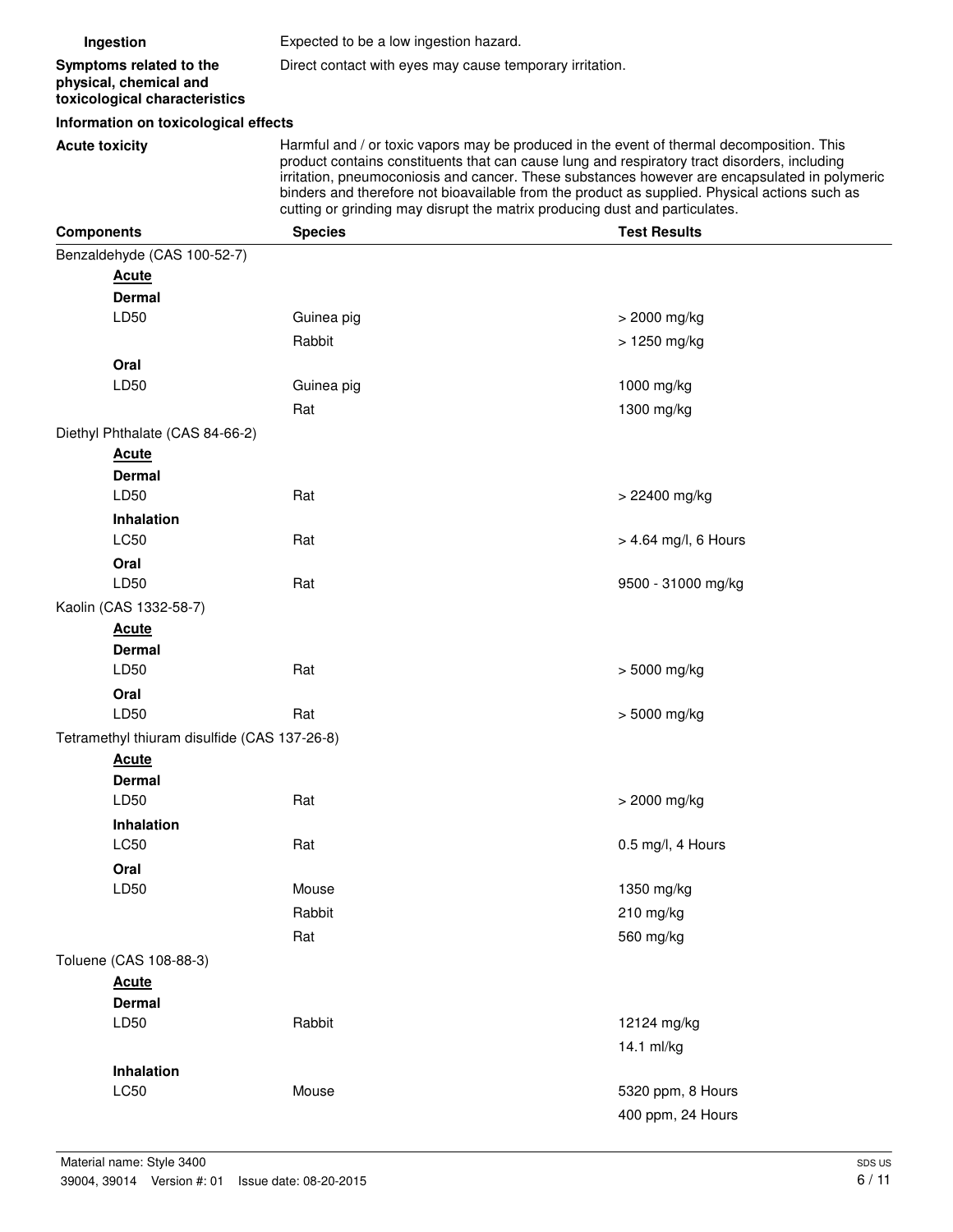| <b>Components</b>                                   | <b>Species</b>                                                                                                                                                                                                                                                                                                                                                                                                                                                                                                                                                                                                                                                                                                                                                                                                                                                                                                                                                                                                                                                                                                                                                                                                                                                                                                                                                                                                                                                                                                                                                                   | <b>Test Results</b>                                                                      |
|-----------------------------------------------------|----------------------------------------------------------------------------------------------------------------------------------------------------------------------------------------------------------------------------------------------------------------------------------------------------------------------------------------------------------------------------------------------------------------------------------------------------------------------------------------------------------------------------------------------------------------------------------------------------------------------------------------------------------------------------------------------------------------------------------------------------------------------------------------------------------------------------------------------------------------------------------------------------------------------------------------------------------------------------------------------------------------------------------------------------------------------------------------------------------------------------------------------------------------------------------------------------------------------------------------------------------------------------------------------------------------------------------------------------------------------------------------------------------------------------------------------------------------------------------------------------------------------------------------------------------------------------------|------------------------------------------------------------------------------------------|
|                                                     | Rat                                                                                                                                                                                                                                                                                                                                                                                                                                                                                                                                                                                                                                                                                                                                                                                                                                                                                                                                                                                                                                                                                                                                                                                                                                                                                                                                                                                                                                                                                                                                                                              | 26700 ppm, 1 Hours                                                                       |
|                                                     |                                                                                                                                                                                                                                                                                                                                                                                                                                                                                                                                                                                                                                                                                                                                                                                                                                                                                                                                                                                                                                                                                                                                                                                                                                                                                                                                                                                                                                                                                                                                                                                  | 12200 ppm, 2 Hours                                                                       |
|                                                     |                                                                                                                                                                                                                                                                                                                                                                                                                                                                                                                                                                                                                                                                                                                                                                                                                                                                                                                                                                                                                                                                                                                                                                                                                                                                                                                                                                                                                                                                                                                                                                                  | 8000 ppm, 4 Hours                                                                        |
| Oral                                                |                                                                                                                                                                                                                                                                                                                                                                                                                                                                                                                                                                                                                                                                                                                                                                                                                                                                                                                                                                                                                                                                                                                                                                                                                                                                                                                                                                                                                                                                                                                                                                                  |                                                                                          |
| LD50                                                | Rat                                                                                                                                                                                                                                                                                                                                                                                                                                                                                                                                                                                                                                                                                                                                                                                                                                                                                                                                                                                                                                                                                                                                                                                                                                                                                                                                                                                                                                                                                                                                                                              | $2.6$ g/kg                                                                               |
| Zinc Oxide (CAS 1314-13-2)                          |                                                                                                                                                                                                                                                                                                                                                                                                                                                                                                                                                                                                                                                                                                                                                                                                                                                                                                                                                                                                                                                                                                                                                                                                                                                                                                                                                                                                                                                                                                                                                                                  |                                                                                          |
|                                                     |                                                                                                                                                                                                                                                                                                                                                                                                                                                                                                                                                                                                                                                                                                                                                                                                                                                                                                                                                                                                                                                                                                                                                                                                                                                                                                                                                                                                                                                                                                                                                                                  |                                                                                          |
| <b>Acute</b><br><b>Inhalation</b>                   |                                                                                                                                                                                                                                                                                                                                                                                                                                                                                                                                                                                                                                                                                                                                                                                                                                                                                                                                                                                                                                                                                                                                                                                                                                                                                                                                                                                                                                                                                                                                                                                  |                                                                                          |
| LC50                                                | Mouse                                                                                                                                                                                                                                                                                                                                                                                                                                                                                                                                                                                                                                                                                                                                                                                                                                                                                                                                                                                                                                                                                                                                                                                                                                                                                                                                                                                                                                                                                                                                                                            | $> 5.7$ mg/l, 4 Hours                                                                    |
|                                                     |                                                                                                                                                                                                                                                                                                                                                                                                                                                                                                                                                                                                                                                                                                                                                                                                                                                                                                                                                                                                                                                                                                                                                                                                                                                                                                                                                                                                                                                                                                                                                                                  |                                                                                          |
| Oral<br>LD50                                        | Mouse                                                                                                                                                                                                                                                                                                                                                                                                                                                                                                                                                                                                                                                                                                                                                                                                                                                                                                                                                                                                                                                                                                                                                                                                                                                                                                                                                                                                                                                                                                                                                                            |                                                                                          |
|                                                     |                                                                                                                                                                                                                                                                                                                                                                                                                                                                                                                                                                                                                                                                                                                                                                                                                                                                                                                                                                                                                                                                                                                                                                                                                                                                                                                                                                                                                                                                                                                                                                                  | 7950 mg/kg                                                                               |
|                                                     | Rat                                                                                                                                                                                                                                                                                                                                                                                                                                                                                                                                                                                                                                                                                                                                                                                                                                                                                                                                                                                                                                                                                                                                                                                                                                                                                                                                                                                                                                                                                                                                                                              | $>$ 5 g/kg                                                                               |
|                                                     | * Estimates for product may be based on additional component data not shown.                                                                                                                                                                                                                                                                                                                                                                                                                                                                                                                                                                                                                                                                                                                                                                                                                                                                                                                                                                                                                                                                                                                                                                                                                                                                                                                                                                                                                                                                                                     |                                                                                          |
| <b>Skin corrosion/irritation</b>                    | Prolonged skin contact may cause temporary irritation.                                                                                                                                                                                                                                                                                                                                                                                                                                                                                                                                                                                                                                                                                                                                                                                                                                                                                                                                                                                                                                                                                                                                                                                                                                                                                                                                                                                                                                                                                                                           |                                                                                          |
| Serious eye damage/eye                              | Direct contact with eyes may cause temporary irritation.                                                                                                                                                                                                                                                                                                                                                                                                                                                                                                                                                                                                                                                                                                                                                                                                                                                                                                                                                                                                                                                                                                                                                                                                                                                                                                                                                                                                                                                                                                                         |                                                                                          |
| <i>irritation</i>                                   |                                                                                                                                                                                                                                                                                                                                                                                                                                                                                                                                                                                                                                                                                                                                                                                                                                                                                                                                                                                                                                                                                                                                                                                                                                                                                                                                                                                                                                                                                                                                                                                  |                                                                                          |
| Respiratory or skin sensitization                   |                                                                                                                                                                                                                                                                                                                                                                                                                                                                                                                                                                                                                                                                                                                                                                                                                                                                                                                                                                                                                                                                                                                                                                                                                                                                                                                                                                                                                                                                                                                                                                                  |                                                                                          |
| <b>ACGIH Sensitization</b>                          |                                                                                                                                                                                                                                                                                                                                                                                                                                                                                                                                                                                                                                                                                                                                                                                                                                                                                                                                                                                                                                                                                                                                                                                                                                                                                                                                                                                                                                                                                                                                                                                  |                                                                                          |
| Rubber, Natural (CAS 9006-04-6)                     |                                                                                                                                                                                                                                                                                                                                                                                                                                                                                                                                                                                                                                                                                                                                                                                                                                                                                                                                                                                                                                                                                                                                                                                                                                                                                                                                                                                                                                                                                                                                                                                  | Dermal sensitization                                                                     |
|                                                     |                                                                                                                                                                                                                                                                                                                                                                                                                                                                                                                                                                                                                                                                                                                                                                                                                                                                                                                                                                                                                                                                                                                                                                                                                                                                                                                                                                                                                                                                                                                                                                                  | Respiratory sensitization                                                                |
| Tetramethyl thiuram disulfide (CAS 137-26-8)        |                                                                                                                                                                                                                                                                                                                                                                                                                                                                                                                                                                                                                                                                                                                                                                                                                                                                                                                                                                                                                                                                                                                                                                                                                                                                                                                                                                                                                                                                                                                                                                                  | Dermal sensitization                                                                     |
| <b>Respiratory sensitization</b>                    | Not a respiratory sensitizer.                                                                                                                                                                                                                                                                                                                                                                                                                                                                                                                                                                                                                                                                                                                                                                                                                                                                                                                                                                                                                                                                                                                                                                                                                                                                                                                                                                                                                                                                                                                                                    |                                                                                          |
| <b>Skin sensitization</b>                           | This product is not expected to cause skin sensitization.                                                                                                                                                                                                                                                                                                                                                                                                                                                                                                                                                                                                                                                                                                                                                                                                                                                                                                                                                                                                                                                                                                                                                                                                                                                                                                                                                                                                                                                                                                                        |                                                                                          |
| Germ cell mutagenicity                              | mutagenic or genotoxic.                                                                                                                                                                                                                                                                                                                                                                                                                                                                                                                                                                                                                                                                                                                                                                                                                                                                                                                                                                                                                                                                                                                                                                                                                                                                                                                                                                                                                                                                                                                                                          | No data available to indicate product or any components present at greater than 0.1% are |
| Carcinogenicity                                     | In 1997, IARC (the International Agency for Research on Cancer) concluded that crystalline silica<br>inhaled from occupational sources can cause lung cancer in humans. However in making the<br>overall evaluation, IARC noted that "carcinogenicity was not detected in all industrial<br>circumstances studied. Carcinogenicity may be dependent on inherent characteristics of the<br>crystalline silica or on external factors affecting its biological activity or distribution of its<br>polymorphs." (IARC Monographs on the evaluation of the carcinogenic risks of chemicals to<br>humans, Silica, silicates dust and organic fibres, 1997, Vol. 68, IARC, Lyon, France.) In June<br>2003, SCOEL (the EU Scientific Committee on Occupational Exposure Limits) concluded that the<br>main effect in humans of the inhalation of respirable crystalline silica dust is silicosis. "There is<br>sufficient information to conclude that the relative risk of lung cancer is increased in persons with<br>silicosis (and, apparently, not in employees without silicosis exposed to silica dust in quarries and<br>in the ceramic industry). Therefore, preventing the onset of silicosis will also reduce the cancer<br>risk" (SCOEL SUM Doc 94-final, June 2003) According to the current state of the art, worker<br>protection against silicosis can be consistently assured by respecting the existing regulatory<br>occupational exposure limits. Occupational exposure to respirable dust and respirable crystalline<br>silica should be monitored and controlled. |                                                                                          |
|                                                     | IARC Monographs. Overall Evaluation of Carcinogenicity                                                                                                                                                                                                                                                                                                                                                                                                                                                                                                                                                                                                                                                                                                                                                                                                                                                                                                                                                                                                                                                                                                                                                                                                                                                                                                                                                                                                                                                                                                                           |                                                                                          |
| Toluene (CAS 108-88-3)<br>Not listed.               | Carbon Black (CAS 1333-86-4)<br>2B Possibly carcinogenic to humans.<br>p-Aramid Fiber (CAS 26125-61-1)<br>3 Not classifiable as to carcinogenicity to humans.<br>Silica - Crystalline, Quartz (CAS 14808-60-7)<br>1 Carcinogenic to humans.<br>Styrene-butadiene Rubber (CAS 9003-55-8)<br>3 Not classifiable as to carcinogenicity to humans.<br>Tetramethyl thiuram disulfide (CAS 137-26-8)<br>3 Not classifiable as to carcinogenicity to humans.<br>Titanium Dioxide (CAS 13463-67-7)<br>2B Possibly carcinogenic to humans.<br>3 Not classifiable as to carcinogenicity to humans.<br>OSHA Specifically Regulated Substances (29 CFR 1910.1001-1050)                                                                                                                                                                                                                                                                                                                                                                                                                                                                                                                                                                                                                                                                                                                                                                                                                                                                                                                       |                                                                                          |
|                                                     | US. National Toxicology Program (NTP) Report on Carcinogens                                                                                                                                                                                                                                                                                                                                                                                                                                                                                                                                                                                                                                                                                                                                                                                                                                                                                                                                                                                                                                                                                                                                                                                                                                                                                                                                                                                                                                                                                                                      |                                                                                          |
| Silica - Crystalline, Quartz (CAS 14808-60-7)       |                                                                                                                                                                                                                                                                                                                                                                                                                                                                                                                                                                                                                                                                                                                                                                                                                                                                                                                                                                                                                                                                                                                                                                                                                                                                                                                                                                                                                                                                                                                                                                                  | Known To Be Human Carcinogen.                                                            |
| <b>Reproductive toxicity</b>                        |                                                                                                                                                                                                                                                                                                                                                                                                                                                                                                                                                                                                                                                                                                                                                                                                                                                                                                                                                                                                                                                                                                                                                                                                                                                                                                                                                                                                                                                                                                                                                                                  | This product is not expected to cause reproductive or developmental effects.             |
| Specific target organ toxicity -<br>single exposure | Not classified.                                                                                                                                                                                                                                                                                                                                                                                                                                                                                                                                                                                                                                                                                                                                                                                                                                                                                                                                                                                                                                                                                                                                                                                                                                                                                                                                                                                                                                                                                                                                                                  |                                                                                          |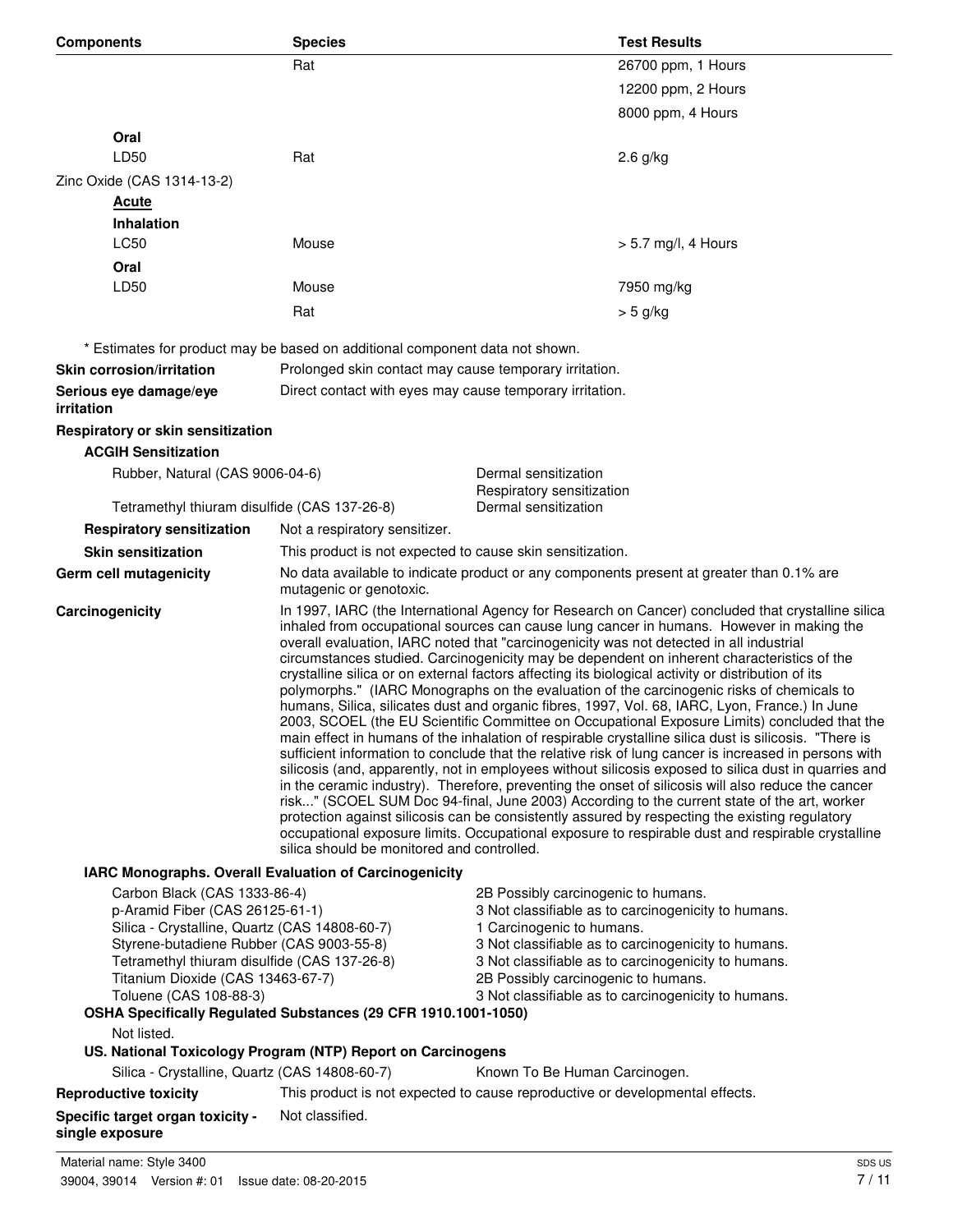**Specific target organ toxicity repeated exposure** Not classified.

#### **Aspiration hazard** Not an aspiration hazard.

# **12. Ecological information**

**Ecotoxicity** The product is not classified as environmentally hazardous. However, this does not exclude the possibility that large or frequent spills can have a harmful or damaging effect on the environment.

| <b>Product</b>                                                    |                    | <b>Species</b>                                                                                                                                                                             | <b>Test Results</b>                |
|-------------------------------------------------------------------|--------------------|--------------------------------------------------------------------------------------------------------------------------------------------------------------------------------------------|------------------------------------|
| <b>Style 3400</b>                                                 |                    |                                                                                                                                                                                            |                                    |
| <b>Aquatic</b>                                                    |                    |                                                                                                                                                                                            |                                    |
| Crustacea                                                         | <b>EC50</b>        | Daphnia                                                                                                                                                                                    | 3566.2095 mg/l, 48 hours estimated |
| Fish                                                              | LC50               | Fish                                                                                                                                                                                       | 51.428 mg/l, 96 hours estimated    |
| <b>Components</b>                                                 |                    | <b>Species</b>                                                                                                                                                                             | <b>Test Results</b>                |
| Benzaldehyde (CAS 100-52-7)                                       |                    |                                                                                                                                                                                            |                                    |
| <b>Aquatic</b>                                                    |                    |                                                                                                                                                                                            |                                    |
| Fish                                                              | LC50               | Bluegill (Lepomis macrochirus)                                                                                                                                                             | 0.8 - 1.44 mg/l, 96 hours          |
| Diethyl Phthalate (CAS 84-66-2)                                   |                    |                                                                                                                                                                                            |                                    |
| <b>Aquatic</b>                                                    |                    |                                                                                                                                                                                            |                                    |
| Crustacea                                                         | <b>EC50</b>        | Water flea (Daphnia magna)                                                                                                                                                                 | 86 mg/l, 48 hours                  |
| Fish                                                              | LC50               | Rainbow trout, donaldson trout<br>(Oncorhynchus mykiss)                                                                                                                                    | 12 mg/l, 96 hours                  |
| Tertiary Butyl Acetate (CAS 540-88-5)                             |                    |                                                                                                                                                                                            |                                    |
| <b>Aquatic</b>                                                    |                    |                                                                                                                                                                                            |                                    |
| Fish                                                              | LC50               | Fathead minnow (Pimephales promelas) 296 - 362 mg/l, 96 hours                                                                                                                              |                                    |
| Tetramethyl thiuram disulfide (CAS 137-26-8)                      |                    |                                                                                                                                                                                            |                                    |
| <b>Aquatic</b>                                                    |                    |                                                                                                                                                                                            |                                    |
| Fish                                                              | <b>LC50</b>        | Striped catfish (Mystus vittatus)                                                                                                                                                          | 0.0007 mg/l, 96 hours              |
|                                                                   |                    |                                                                                                                                                                                            | 0.0007 mg/l, 96 hours              |
| Titanium Dioxide (CAS 13463-67-7)                                 |                    |                                                                                                                                                                                            |                                    |
| <b>Aquatic</b>                                                    |                    |                                                                                                                                                                                            |                                    |
| Crustacea                                                         | <b>EC50</b>        | Water flea (Daphnia magna)                                                                                                                                                                 | $> 1000$ mg/l, 48 hours            |
| Fish                                                              | LC50               | Mummichog (Fundulus heteroclitus)                                                                                                                                                          | > 1000 mg/l, 96 hours              |
| Toluene (CAS 108-88-3)                                            |                    |                                                                                                                                                                                            |                                    |
| <b>Aquatic</b>                                                    |                    |                                                                                                                                                                                            |                                    |
| Crustacea                                                         | EC50               | Water flea (Daphnia magna)                                                                                                                                                                 | 5.46 - 9.83 mg/l, 48 hours         |
| Fish                                                              | LC50               | Coho salmon, silver salmon                                                                                                                                                                 | 8.11 mg/l, 96 hours                |
|                                                                   |                    | (Oncorhynchus kisutch)                                                                                                                                                                     |                                    |
| Zinc Oxide (CAS 1314-13-2)                                        |                    |                                                                                                                                                                                            |                                    |
| <b>Aquatic</b>                                                    |                    |                                                                                                                                                                                            |                                    |
| Fish                                                              | LC50               | Fathead minnow (Pimephales promelas) 2246 mg/l, 96 hours                                                                                                                                   |                                    |
|                                                                   |                    | * Estimates for product may be based on additional component data not shown.                                                                                                               |                                    |
| Persistence and degradability                                     |                    | No data is available on the degradability of this product.                                                                                                                                 |                                    |
| <b>Bioaccumulative potential</b>                                  | No data available. |                                                                                                                                                                                            |                                    |
|                                                                   |                    |                                                                                                                                                                                            |                                    |
| Partition coefficient n-octanol / water (log Kow)<br>Benzaldehyde |                    | 1.48                                                                                                                                                                                       |                                    |
| Diethyl Phthalate                                                 |                    | 2.47                                                                                                                                                                                       |                                    |
| <b>Tertiary Butyl Acetate</b>                                     |                    | 1.76                                                                                                                                                                                       |                                    |
| Toluene                                                           |                    | 2.73                                                                                                                                                                                       |                                    |
| <b>Mobility in soil</b>                                           | No data available. |                                                                                                                                                                                            |                                    |
| Other adverse effects                                             |                    | No other adverse environmental effects (e.g. ozone depletion, photochemical ozone creation<br>potential, endocrine disruption, global warming potential) are expected from this component. |                                    |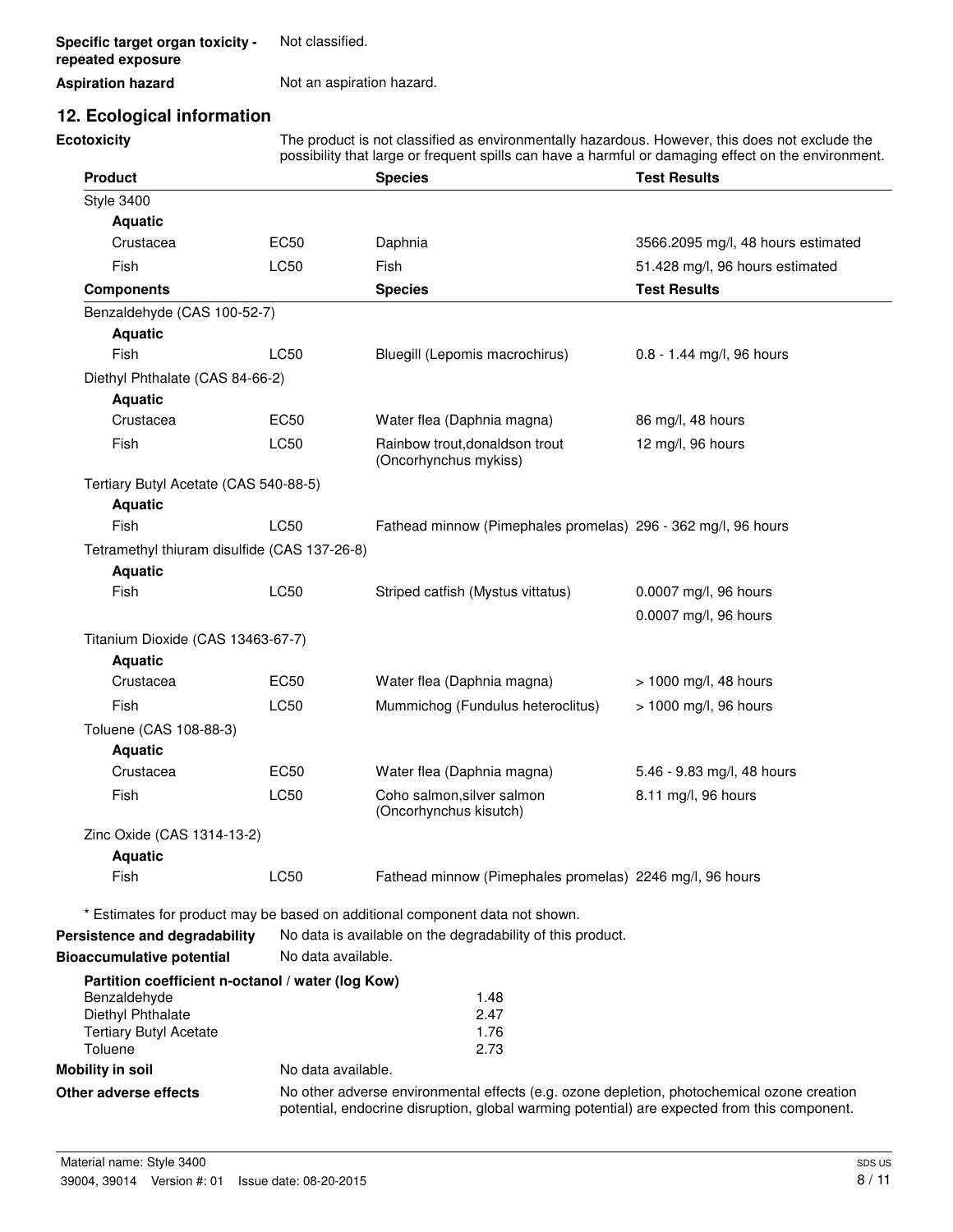## **13. Disposal considerations**

| <b>Disposal instructions</b>             | Not available.                                                                                                    |
|------------------------------------------|-------------------------------------------------------------------------------------------------------------------|
| Local disposal regulations               | Dispose in accordance with all applicable regulations.                                                            |
| Hazardous waste code                     | The waste code should be assigned in discussion between the user, the producer and the waste<br>disposal company. |
| Waste from residues / unused<br>products | Dispose of in accordance with local regulations.                                                                  |
| <b>Contaminated packaging</b>            | Not available.                                                                                                    |

## **14. Transport information**

#### **DOT**

Not regulated as dangerous goods.

#### **IATA**

Not regulated as dangerous goods.

#### **IMDG**

Not regulated as dangerous goods.

#### **Transport in bulk according to** Not applicable. **Annex II of MARPOL 73/78 and the IBC Code**

# **15. Regulatory information**

**US federal regulations** All components are on the U.S. EPA TSCA Inventory List. This product is not known to be a "Hazardous Chemical" as defined by the OSHA Hazard Communication Standard, 29 CFR 1910.1200.

#### **TSCA Section 12(b) Export Notification (40 CFR 707, Subpt. D)**

| Not regulated.<br><b>TSCA Chemical Action Plans, Chemicals of Concern</b>         |                                                                                                                    |                               |          |  |
|-----------------------------------------------------------------------------------|--------------------------------------------------------------------------------------------------------------------|-------------------------------|----------|--|
|                                                                                   |                                                                                                                    | <b>Phthalates Action Plan</b> |          |  |
| Diethyl Phthalate (CAS 84-66-2)<br>CERCLA Hazardous Substance List (40 CFR 302.4) |                                                                                                                    |                               |          |  |
|                                                                                   |                                                                                                                    |                               |          |  |
| Diethyl Phthalate (CAS 84-66-2)<br>Tertiary Butyl Acetate (CAS 540-88-5)          |                                                                                                                    | Listed.<br>Listed.            |          |  |
| Tetramethyl thiuram disulfide (CAS 137-26-8)                                      |                                                                                                                    | Listed.                       |          |  |
| Toluene (CAS 108-88-3)                                                            |                                                                                                                    | Listed.                       |          |  |
| Zinc Oxide (CAS 1314-13-2)                                                        |                                                                                                                    | Listed.                       |          |  |
| <b>SARA 304 Emergency release notification</b>                                    |                                                                                                                    |                               |          |  |
| Not regulated.                                                                    |                                                                                                                    |                               |          |  |
| OSHA Specifically Regulated Substances (29 CFR 1910.1001-1050)                    |                                                                                                                    |                               |          |  |
| Not listed.                                                                       |                                                                                                                    |                               |          |  |
| Superfund Amendments and Reauthorization Act of 1986 (SARA)                       |                                                                                                                    |                               |          |  |
| <b>Hazard categories</b>                                                          | Immediate Hazard - No<br>Delayed Hazard - No<br>Fire Hazard - No<br>Pressure Hazard - No<br>Reactivity Hazard - No |                               |          |  |
| <b>SARA 302 Extremely hazardous substance</b>                                     |                                                                                                                    |                               |          |  |
| Not listed.                                                                       |                                                                                                                    |                               |          |  |
| SARA 311/312 Hazardous<br>chemical                                                | No                                                                                                                 |                               |          |  |
| SARA 313 (TRI reporting)                                                          |                                                                                                                    |                               |          |  |
| <b>Chemical name</b>                                                              |                                                                                                                    | <b>CAS number</b>             | % by wt. |  |
| Zinc Oxide                                                                        |                                                                                                                    | 1314-13-2                     | $\leq 1$ |  |
| Other federal regulations                                                         |                                                                                                                    |                               |          |  |
| Clean Air Act (CAA) Section 112 Hazardous Air Pollutants (HAPs) List              |                                                                                                                    |                               |          |  |
| Toluene (CAS 108-88-3)                                                            |                                                                                                                    |                               |          |  |
| Clean Air Act (CAA) Section 112(r) Accidental Release Prevention (40 CFR 68.130)  |                                                                                                                    |                               |          |  |
| Not regulated.                                                                    |                                                                                                                    |                               |          |  |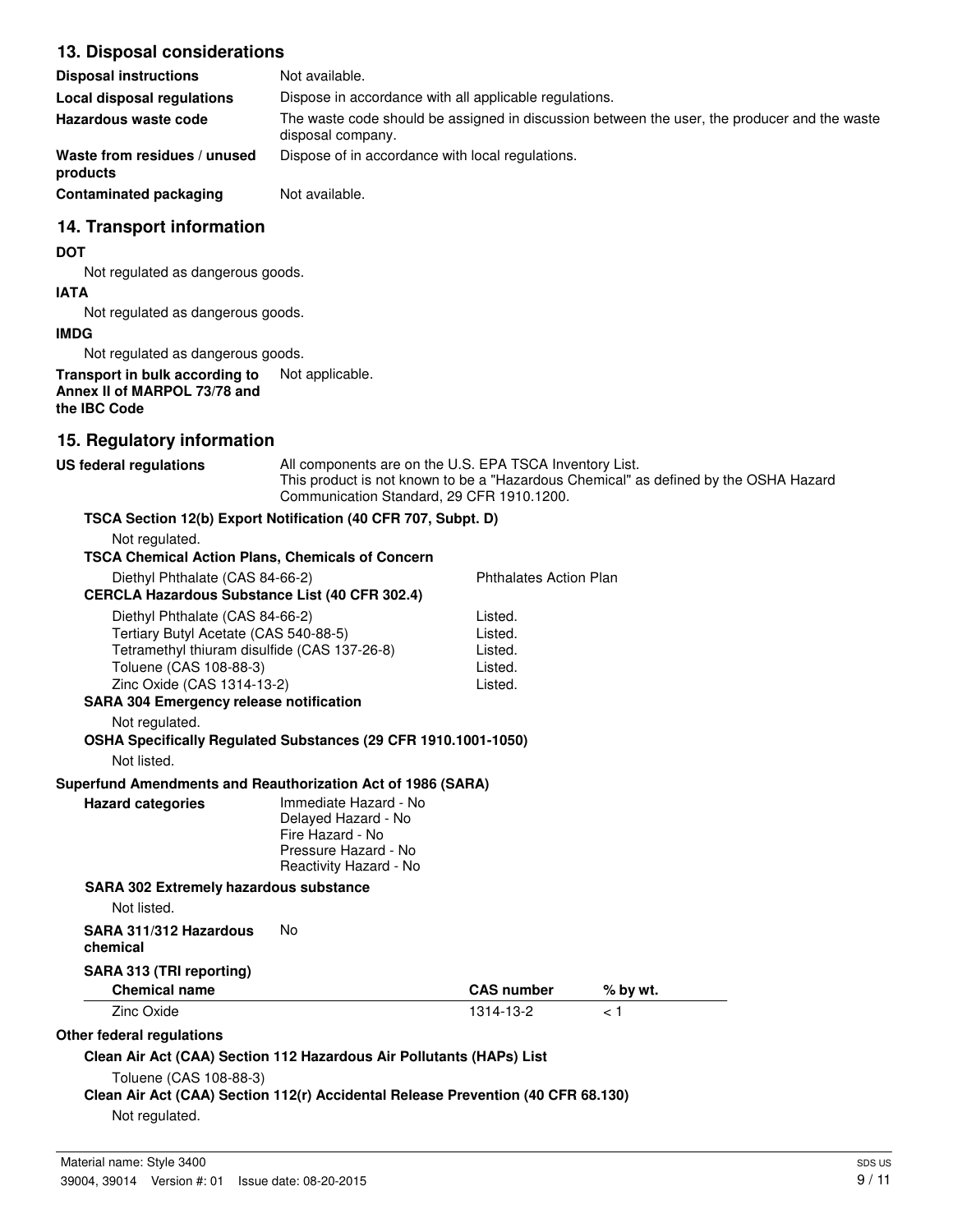**Drug Enforcement Administration (DEA). List 2, Essential Chemicals (21 CFR 1310.02(b) and 1310.04(f)(2) and Chemical Code Number**

| Toluene (CAS 108-88-3)                                                                         | 6594   |  |
|------------------------------------------------------------------------------------------------|--------|--|
| Drug Enforcement Administration (DEA). List 1 & 2 Exempt Chemical Mixtures (21 CFR 1310.12(c)) |        |  |
| Benzaldehyde (CAS 100-52-7)                                                                    | 50 %WV |  |
| Toluene (CAS 108-88-3)                                                                         | 35 %WV |  |
| <b>DEA Exempt Chemical Mixtures Code Number</b>                                                |        |  |
| Benzaldehyde (CAS 100-52-7)                                                                    | 8256   |  |
| Toluene (CAS 108-88-3)                                                                         | 594    |  |

#### **US state regulations**

- **US. California Controlled Substances. CA Department of Justice (California Health and Safety Code Section 11100)** Not listed.
- **US. California. Candidate Chemicals List. Safer Consumer Products Regulations (Cal. Code Regs, tit. 22, 69502.3, subd. (a))**

Carbon Black (CAS 1333-86-4) Diethyl Phthalate (CAS 84-66-2) Silica - Crystalline, Quartz (CAS 14808-60-7) Tetramethyl thiuram disulfide (CAS 137-26-8) Titanium Dioxide (CAS 13463-67-7) Toluene (CAS 108-88-3)

#### **US. Massachusetts RTK - Substance List**

Benzaldehyde (CAS 100-52-7) Carbon Black (CAS 1333-86-4) Diethyl Phthalate (CAS 84-66-2) Kaolin (CAS 1332-58-7) Silica - Crystalline, Quartz (CAS 14808-60-7) Tertiary Butyl Acetate (CAS 540-88-5) Tetramethyl thiuram disulfide (CAS 137-26-8) Titanium Dioxide (CAS 13463-67-7) Toluene (CAS 108-88-3) Zinc Oxide (CAS 1314-13-2)

#### **US. New Jersey Worker and Community Right-to-Know Act**

Benzaldehyde (CAS 100-52-7) Carbon Black (CAS 1333-86-4) Diethyl Phthalate (CAS 84-66-2) Kaolin (CAS 1332-58-7) Silica - Crystalline, Quartz (CAS 14808-60-7) Tertiary Butyl Acetate (CAS 540-88-5) Tetramethyl thiuram disulfide (CAS 137-26-8) Titanium Dioxide (CAS 13463-67-7) Toluene (CAS 108-88-3) Zinc Oxide (CAS 1314-13-2)

#### **US. Pennsylvania Worker and Community Right-to-Know Law**

Benzaldehyde (CAS 100-52-7) Carbon Black (CAS 1333-86-4) Diethyl Phthalate (CAS 84-66-2) Kaolin (CAS 1332-58-7) Silica - Crystalline, Quartz (CAS 14808-60-7) Tertiary Butyl Acetate (CAS 540-88-5) Tetramethyl thiuram disulfide (CAS 137-26-8) Titanium Dioxide (CAS 13463-67-7) Toluene (CAS 108-88-3) Zinc Oxide (CAS 1314-13-2)

#### **US. Rhode Island RTK**

Diethyl Phthalate (CAS 84-66-2) Tertiary Butyl Acetate (CAS 540-88-5) Tetramethyl thiuram disulfide (CAS 137-26-8) Toluene (CAS 108-88-3) Zinc Oxide (CAS 1314-13-2)